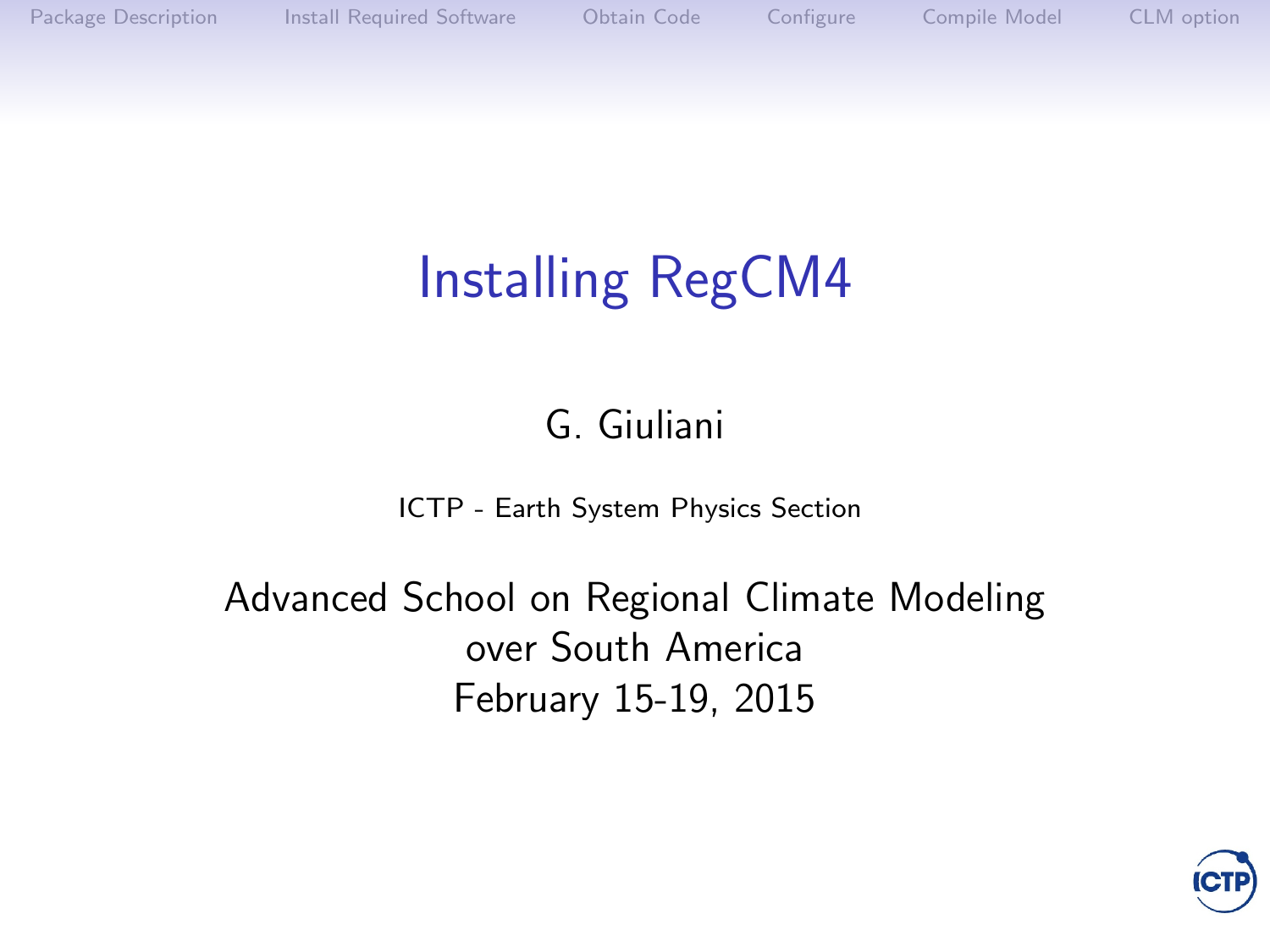<span id="page-1-0"></span>

#### The model is distributed from the ICTP GForge site:

# https://gforge.ictp.it/gf/project/regcm

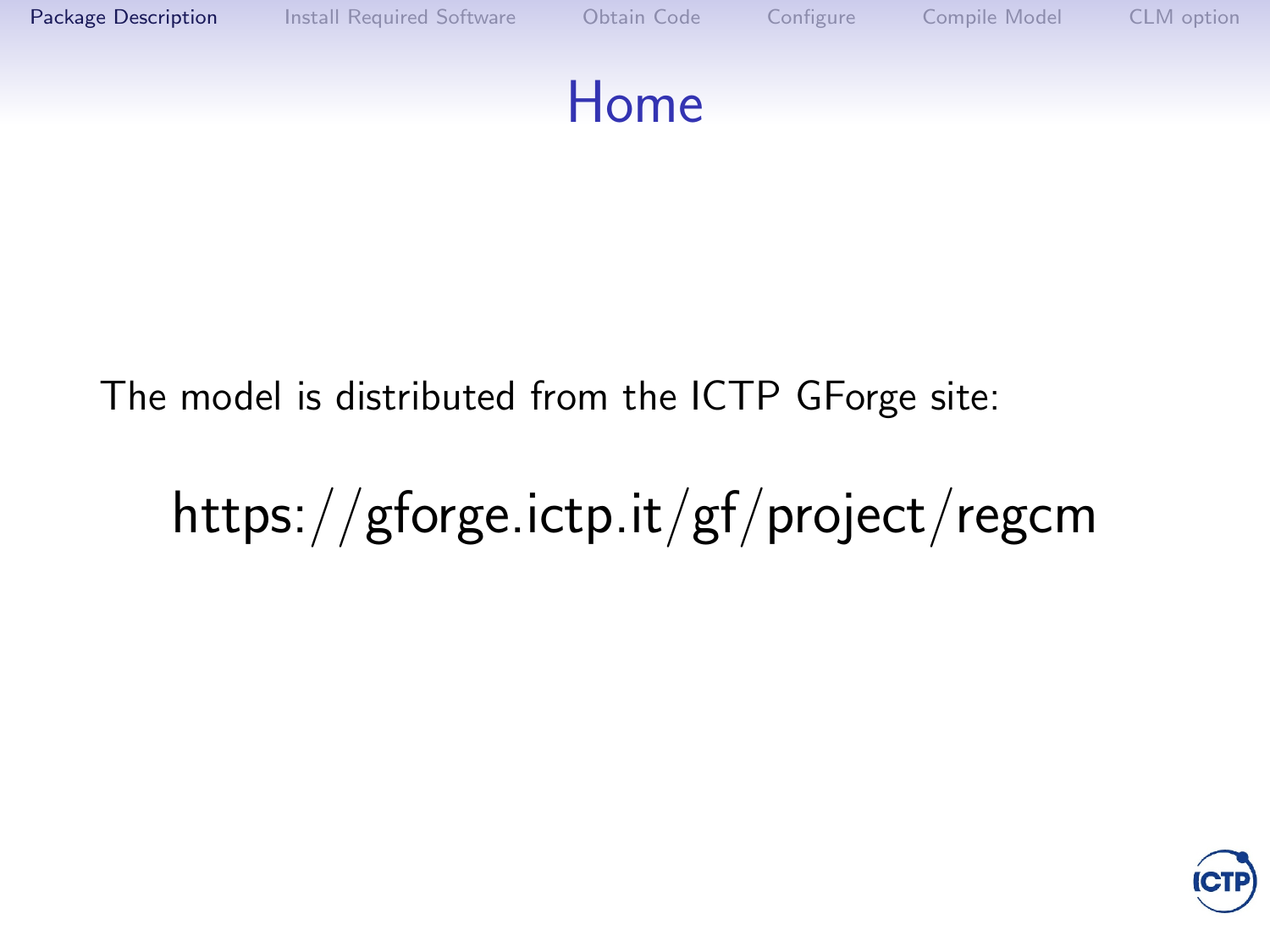#### **Description**

The model is distributed as Fortran2003 source code. A compiler is needed to transform to executable.

- GNU [GNU gfortran compiler](http://gcc.gnu.org) >4.6
- intel Intel $\textcircled{\tiny{\textcircled{\tiny{R}}}}$  [ifort compiler](http://software.intel.com/en-us/articles/intel-composer-xe/) >12.0
- pgi Portland $^{\circledR}$  [pgf95 compiler](http://www.pgroup.com/products/pgiworkstation.htm) >12.0
- xlf2003 [IBM xlf compiler](http://www.ibm.com)

On your target system GNU compiler is installed.

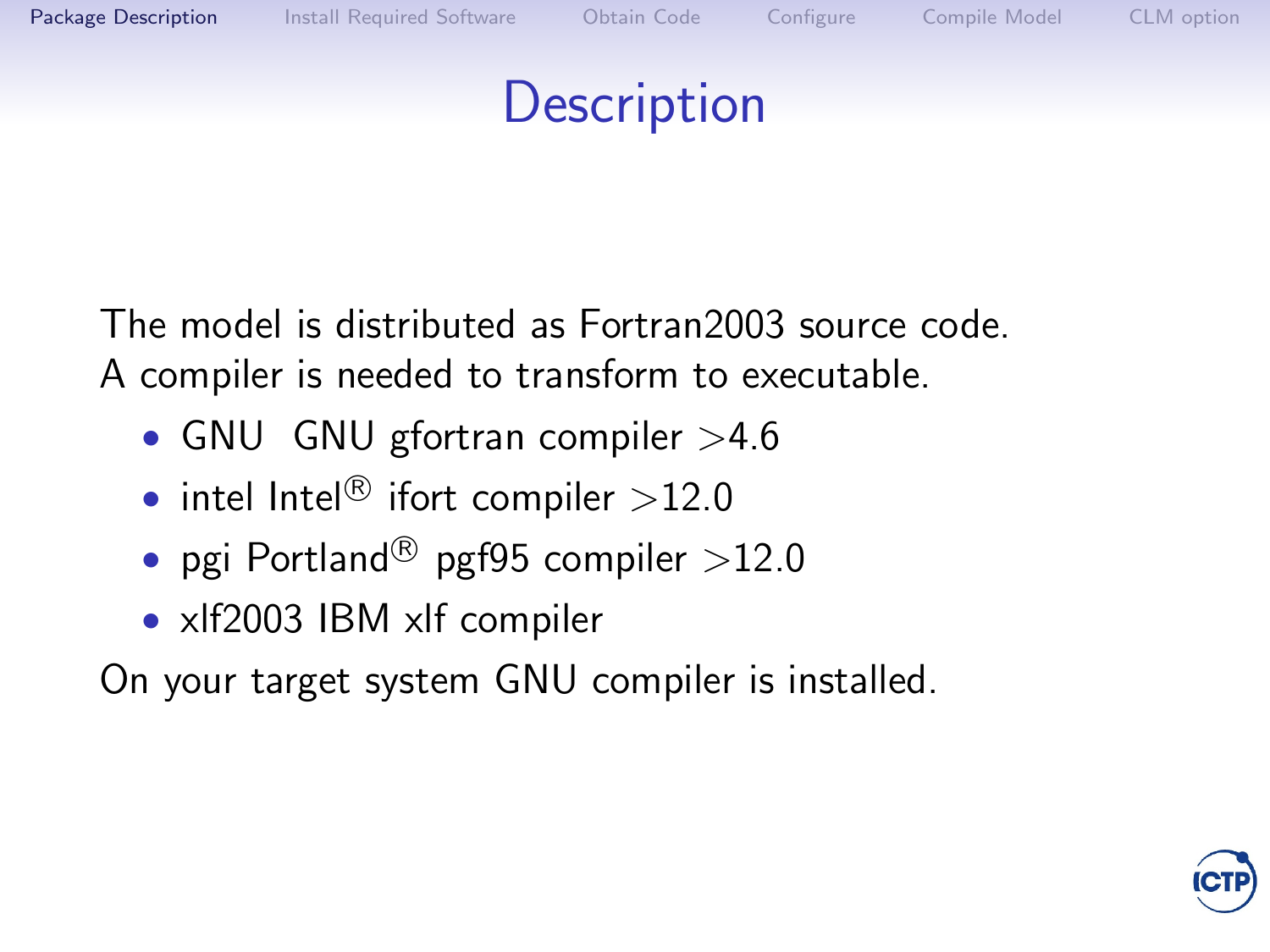#### **Requirements**

<span id="page-3-1"></span><span id="page-3-0"></span>The model needs at least two libraries:

• netCDF [netCDF Library](http://www.unidata.ucar.edu/software/netcdf)

nf-config --version

• MPI [MPI Library](http://www.openmpi.org)

ompi\_info --version ompi release

The software is already installed on the desktops from Ubuntu repositories. You can find a script in the Tools/Script directory to compile required library from source.

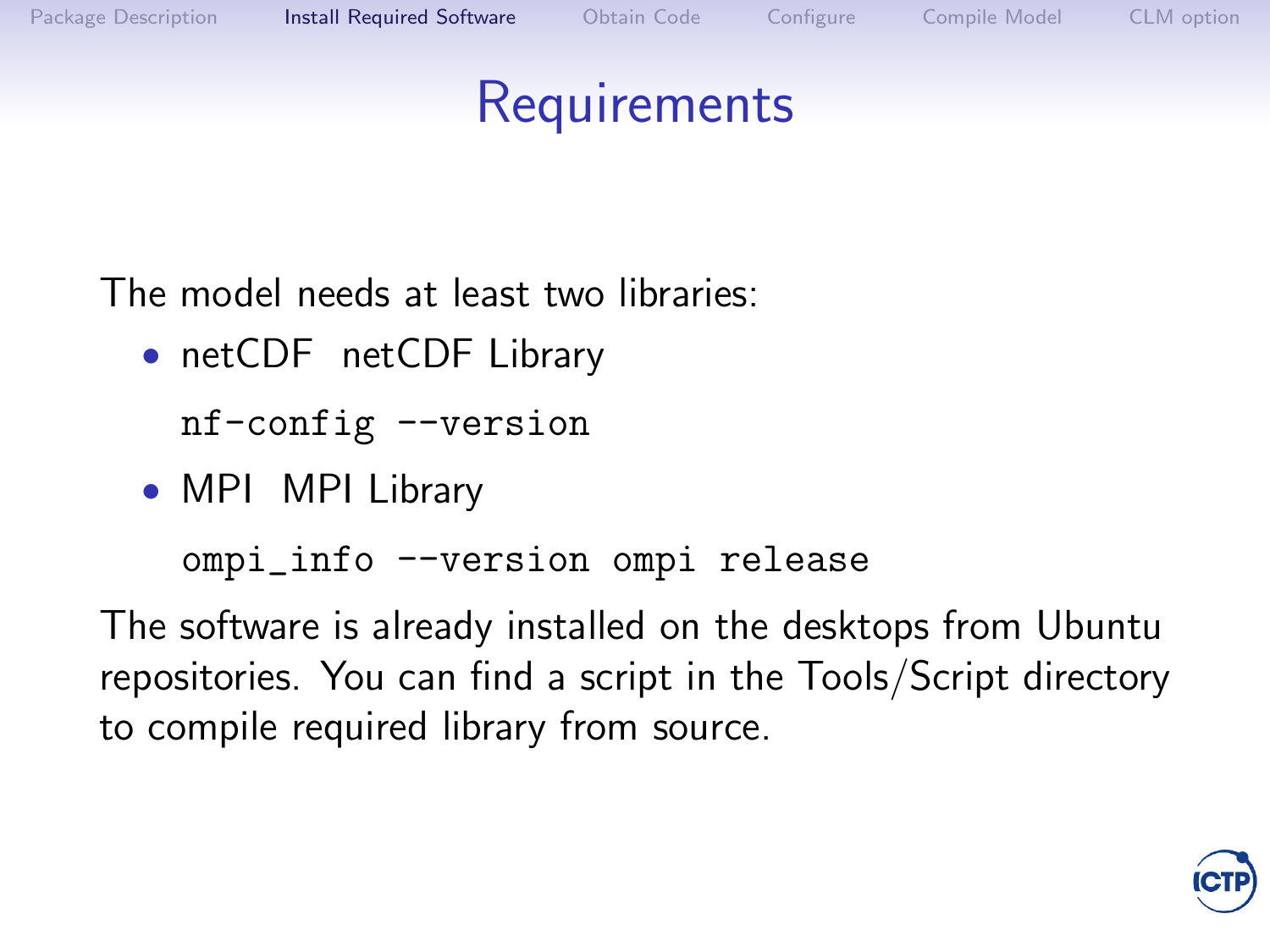### GPL license primer

The usual way to install a package on Linux is to compile the software. The Free Software distributed with GPL license empowers the user giving

- the freedom to use the software for any reason
- the freedom to study how it works
- the freedom to modify it to fit any personal need
- the freedom to develop any product depending on it
- the limit to contribute modifications to the original software developer
- the limit to distribute any derived work with the same license again as source code

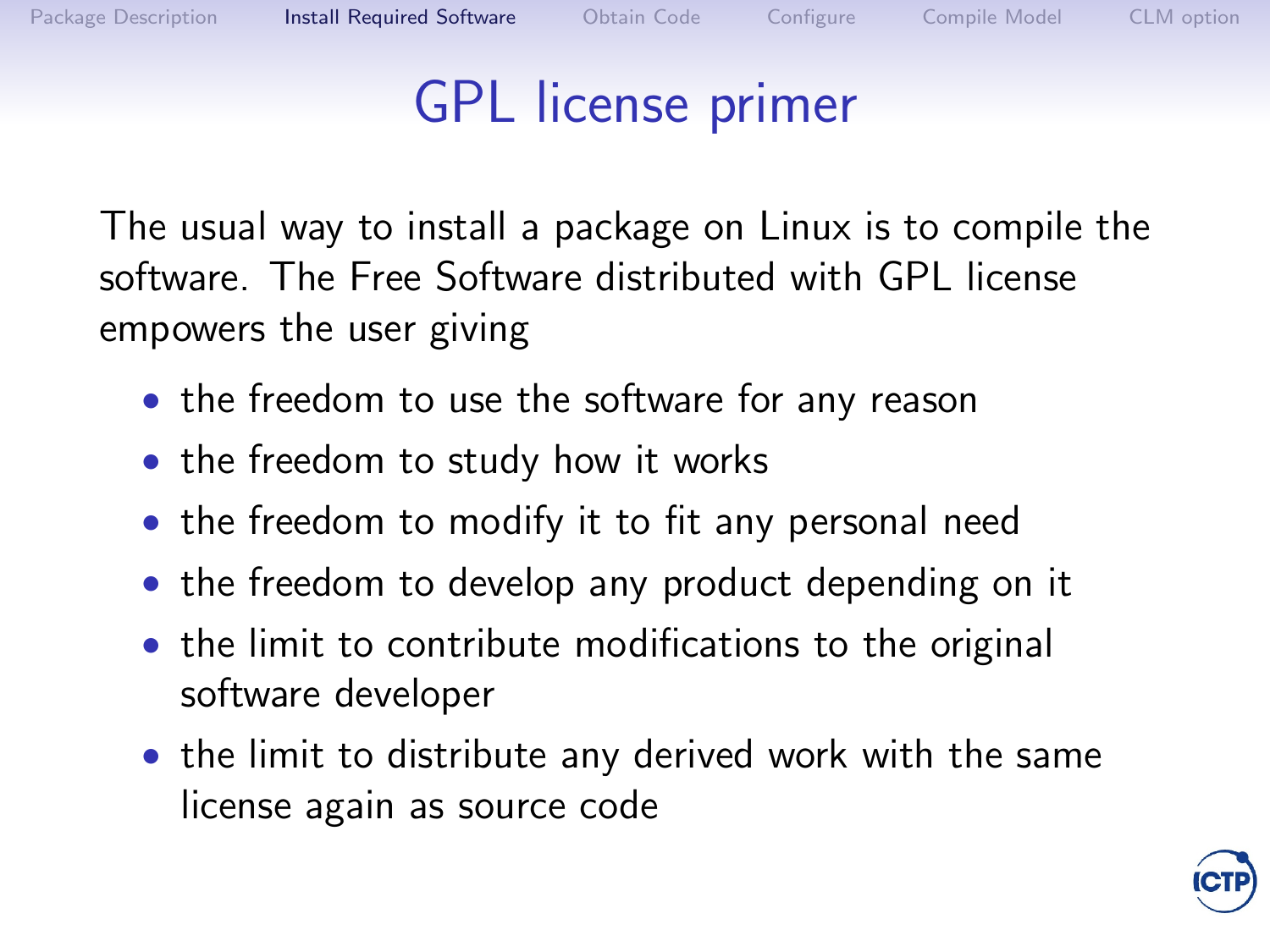### Software Install on Linux

The normal steps to install software relies usually on GNU autotools

- Download source package as compressed archive
- Unpack it on disk
- Configure software build
- Translate source code in machine executable
- Install software either on system or user path
- Modify environment to use the software

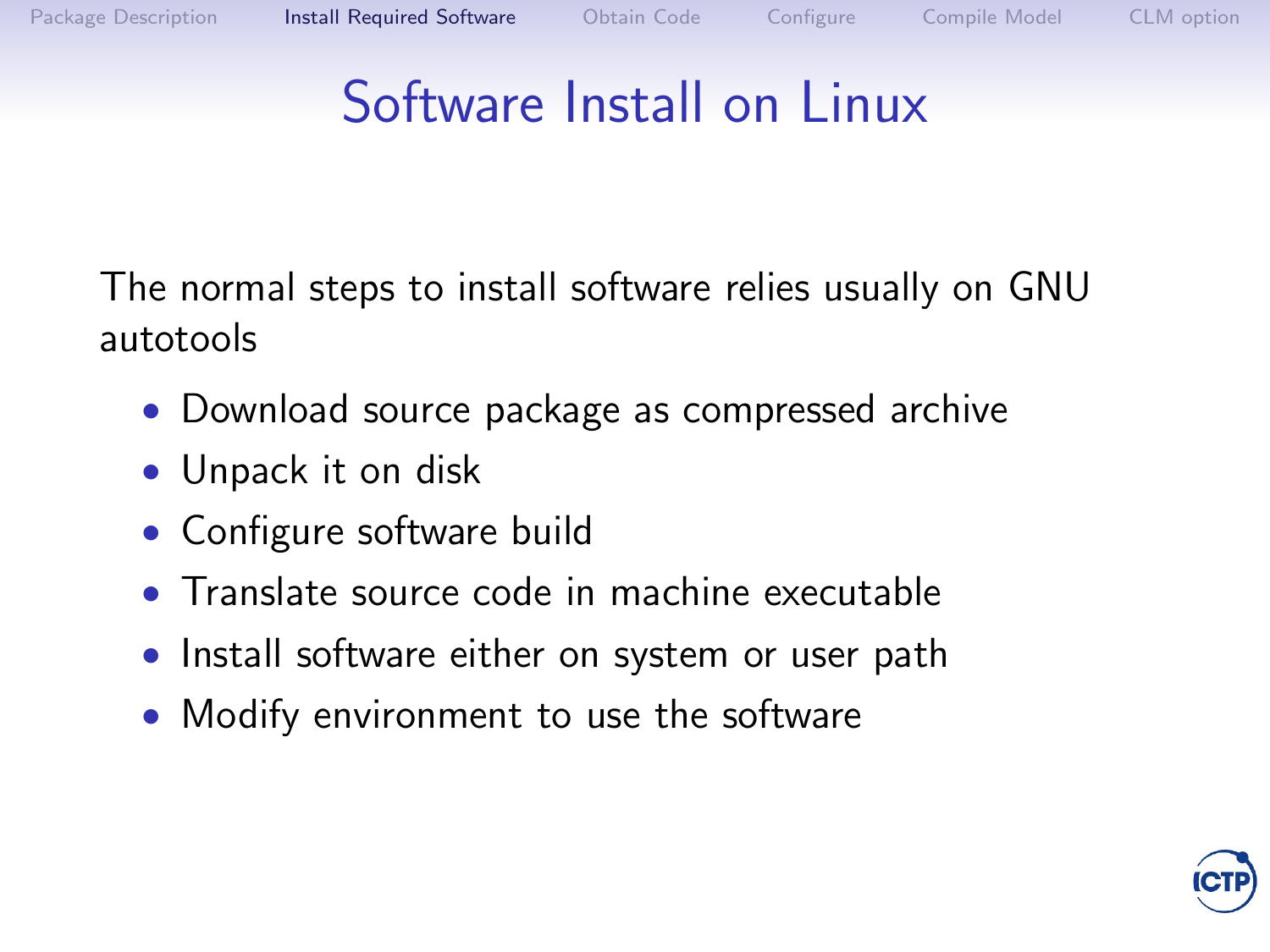### RegCM4 home

<span id="page-6-0"></span>The RegCM4 package is distributed by the [Gforge site](http://gforge.ictp.it/gf/project/regcm) http://gforge.ictp.it/gf/project/regcm

- Files section on the left sidebar
- Package RegCM4 click on the tar.gz file

Download packed release file, unpack on local disk. mkdir -p regcm cd regcm cp Downloads/RegCM-4.x.x.x.tar.gz . tar zxvf RegCM-4.x.x.x.tar.gz

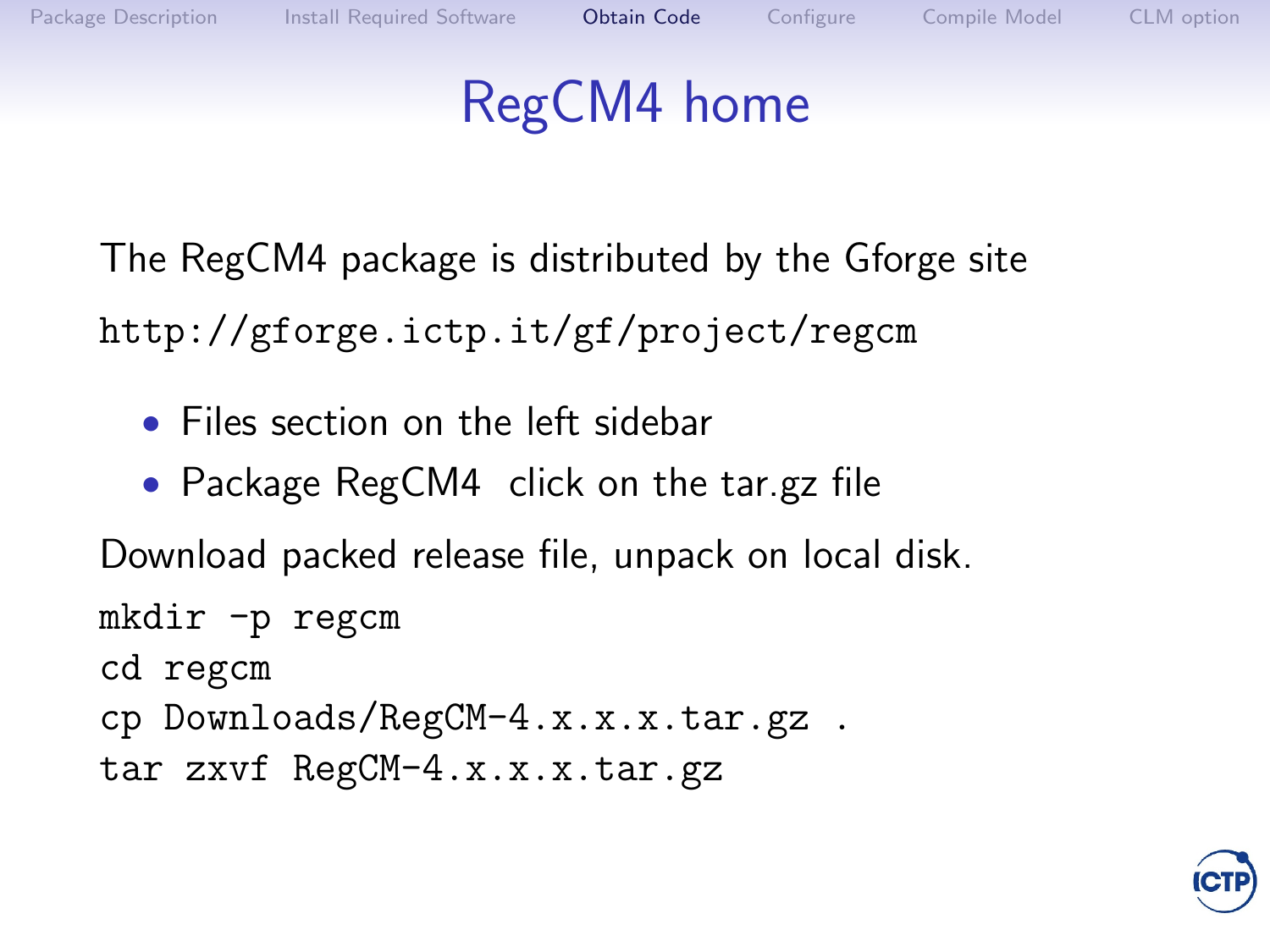## <span id="page-7-0"></span>Configure RegCM4 builder

cd RegCM-4.x.x.x

Let the configure script do some work for you.

./configure

- Find the required software listed above in [4](#page-3-1)
- Set up the correct flag for the compiler
- Add or remove from compilation part of the code

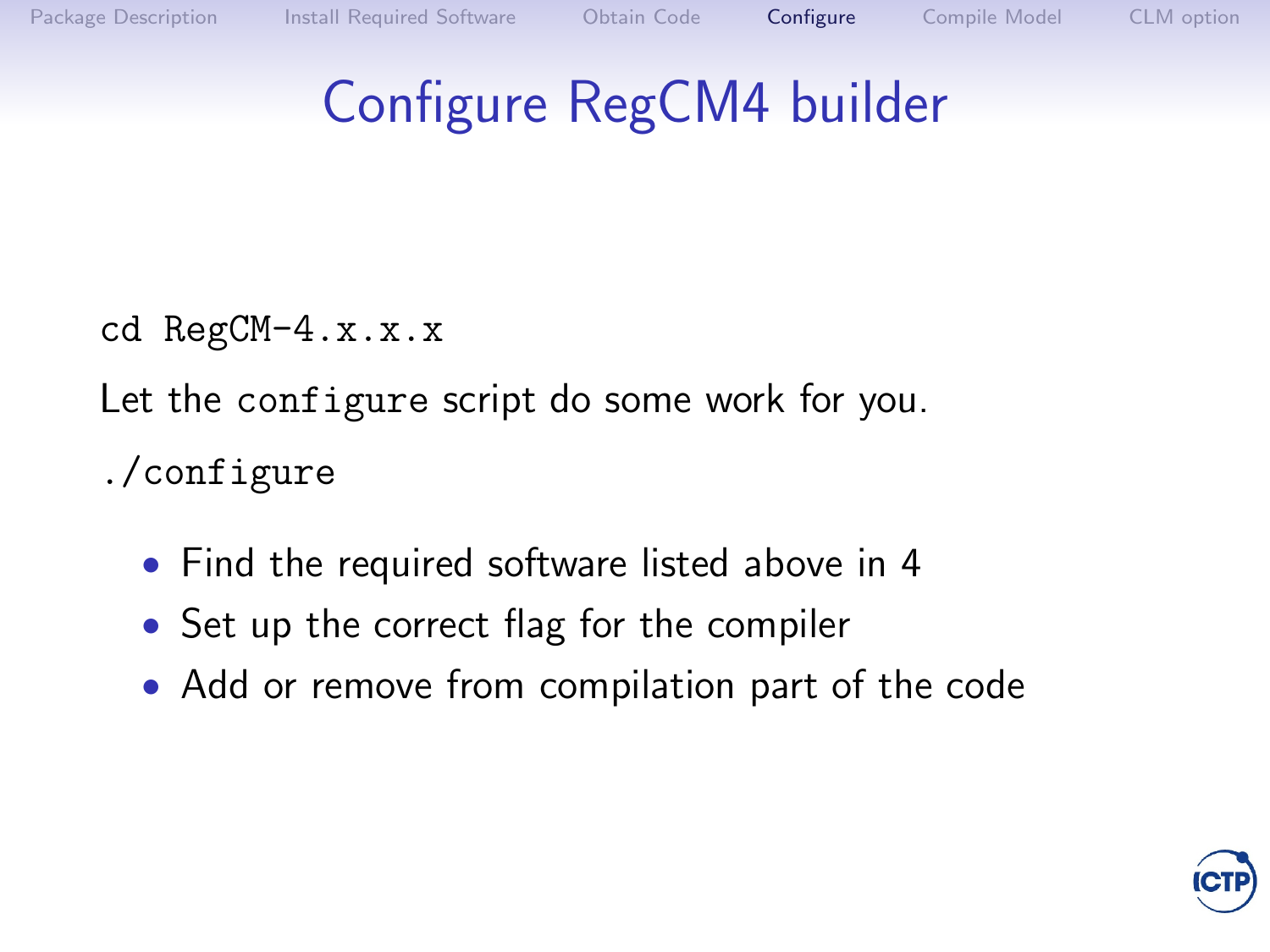#### <span id="page-8-0"></span>Make the executable

How to make executables?

make install

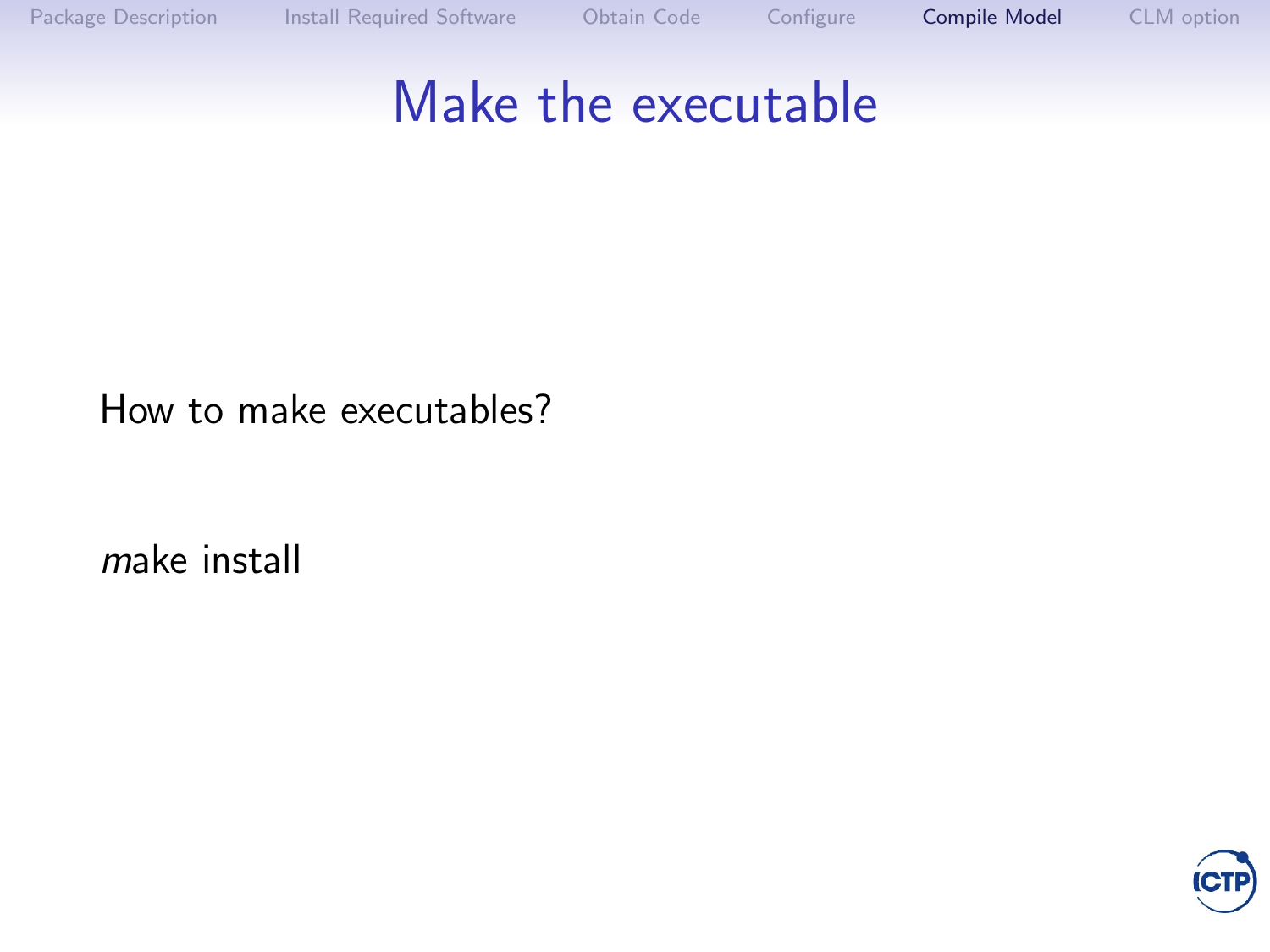#### Is the build complete?

ls bin

GrADSNcPlot chem\_icbc interp\_bionox regcmMPI sigma2z GrADSNcPrepare emcre\_grid interp\_emissions regrid sst average icbc interp\_pollen sigma2p terrain

Now we can start play around with the model.

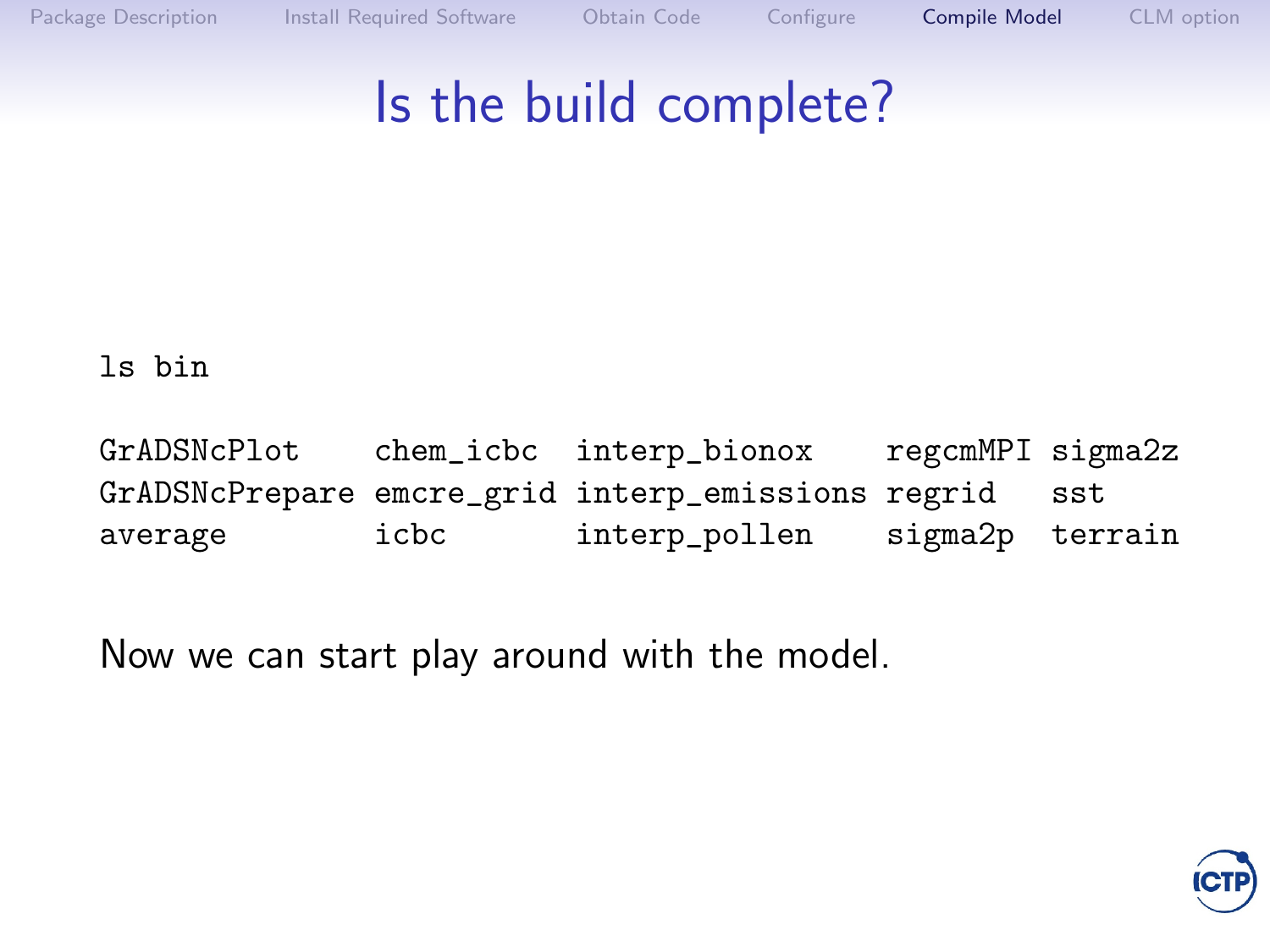#### Run Environment

```
We setup a run environment
mkdir -p run/{input,output}
cd run
ln -sf ../bin.
cp ../Testing/test_.in .
gedit test_001.in
```
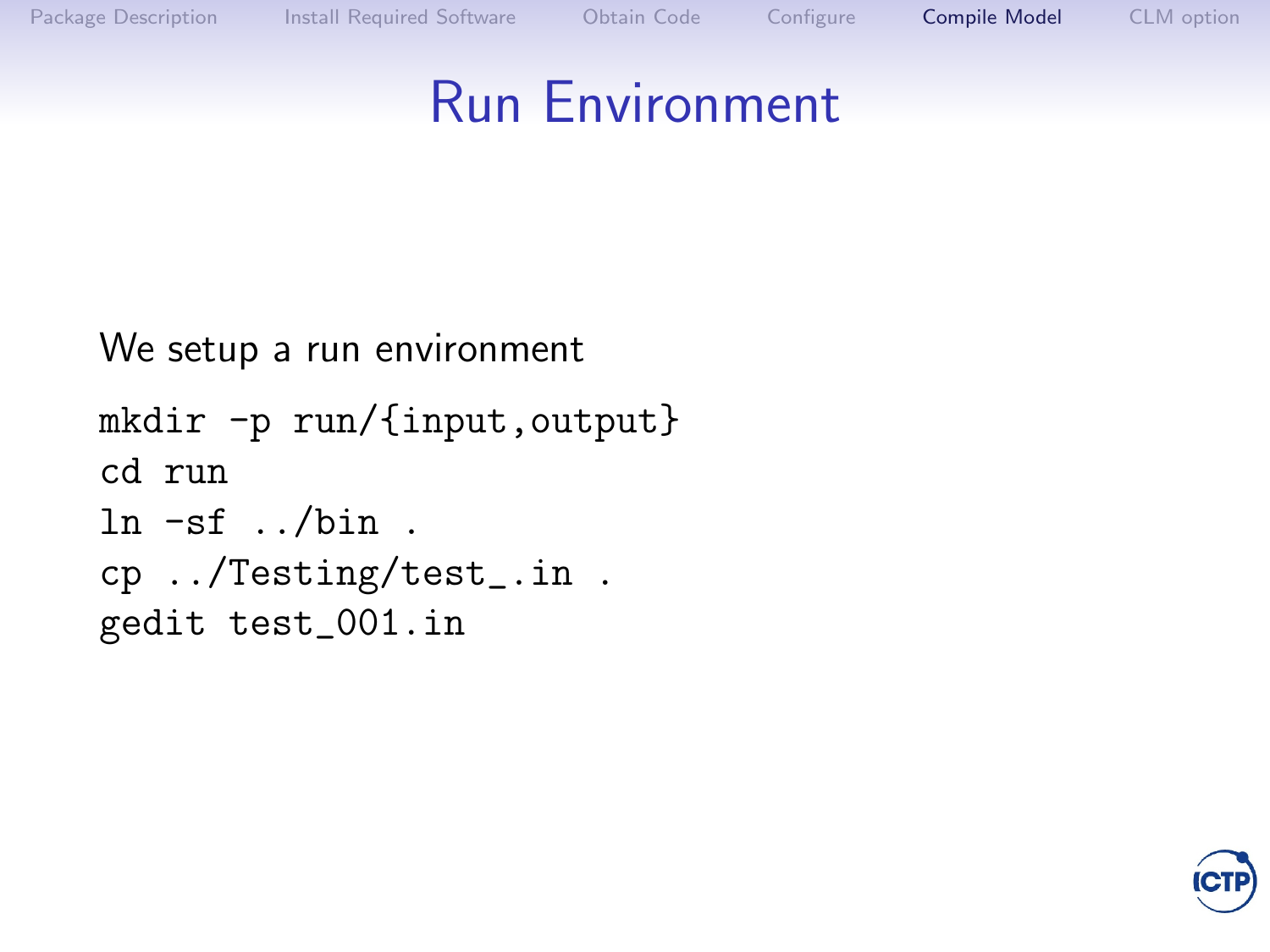### Running the model

./bin/terrain test\_001.in ./bin/sst test\_001.in ./bin/icbc test\_001.in mpirun -np 8 ./bin/regcmMPI test\_001.in

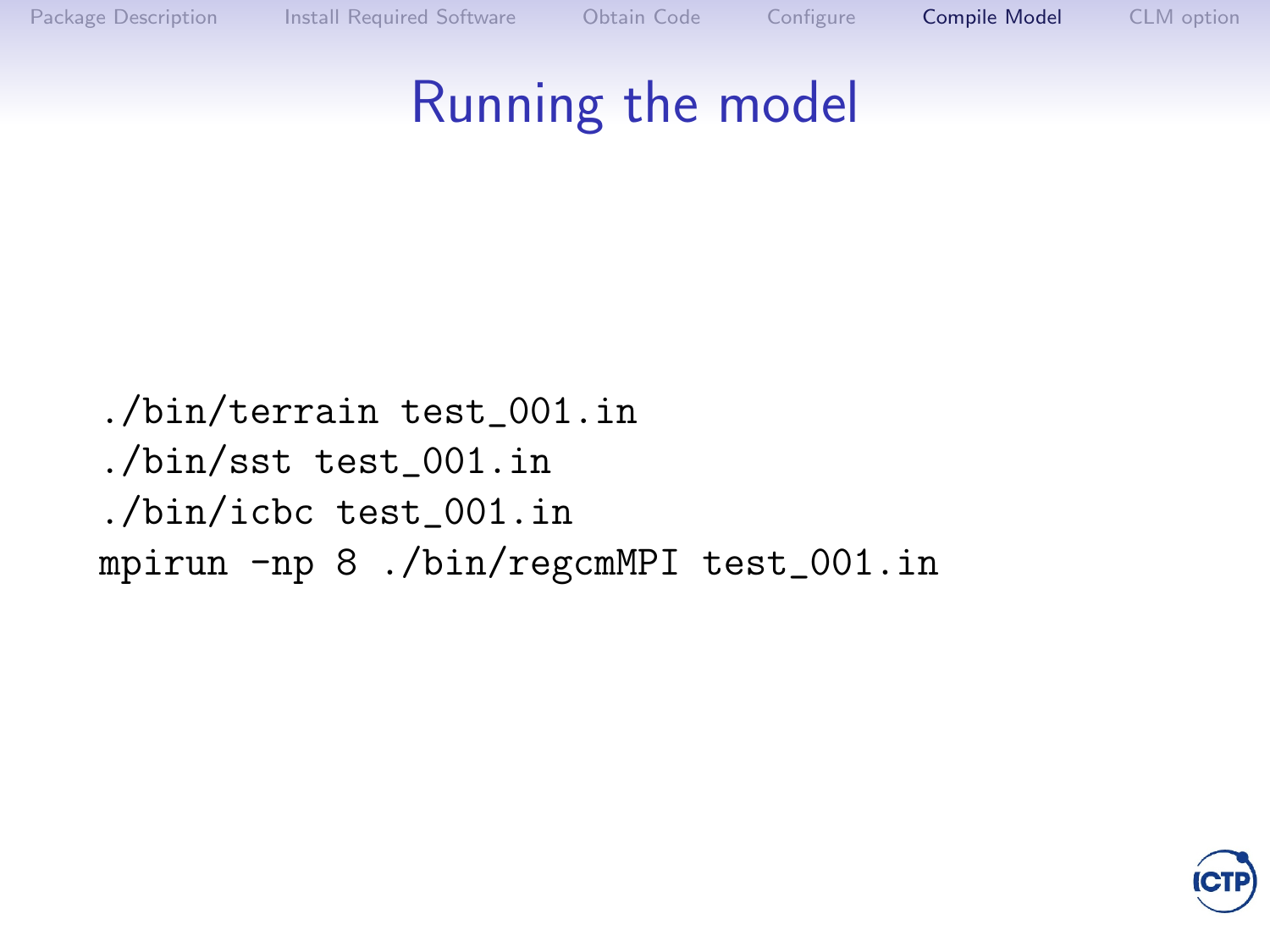#### CLM Option

<span id="page-12-0"></span>The Community Lamd Model CLM in RegCM is a surface model option which substitutes the Biosphere-Atmosphere Transfer Scheme BATS.

The compilation of the CLM is optional.

The build system creates a different executable compiling different source files.

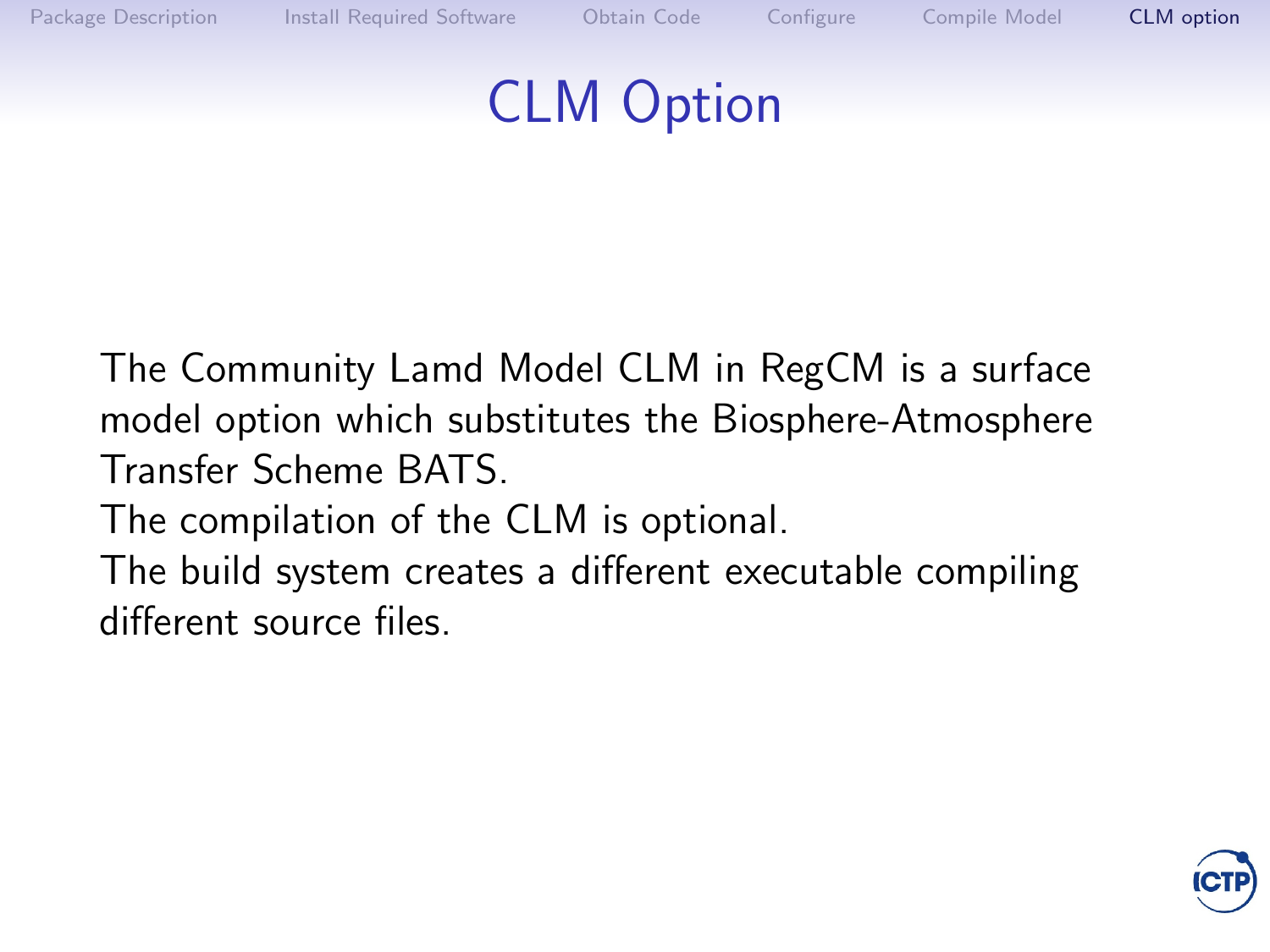# BATS Surface Model

- Crop/mixed farming
- Short grass
- Evergreen needleleaf tree
- Deciduous needleleaf tree
- Deciduous broadleaf tree
- Evergreen broadleaf tree
- Tall grass
- Desert
- Tundra
- Irrigated Crop
- Semi-desert
- Ice cap/glacier
- Bog or marsh
- Evergreen shrub
- Deciduous shrub
- Mixed Woodland
- Forest/Field mosaic
- Water and Land mixture

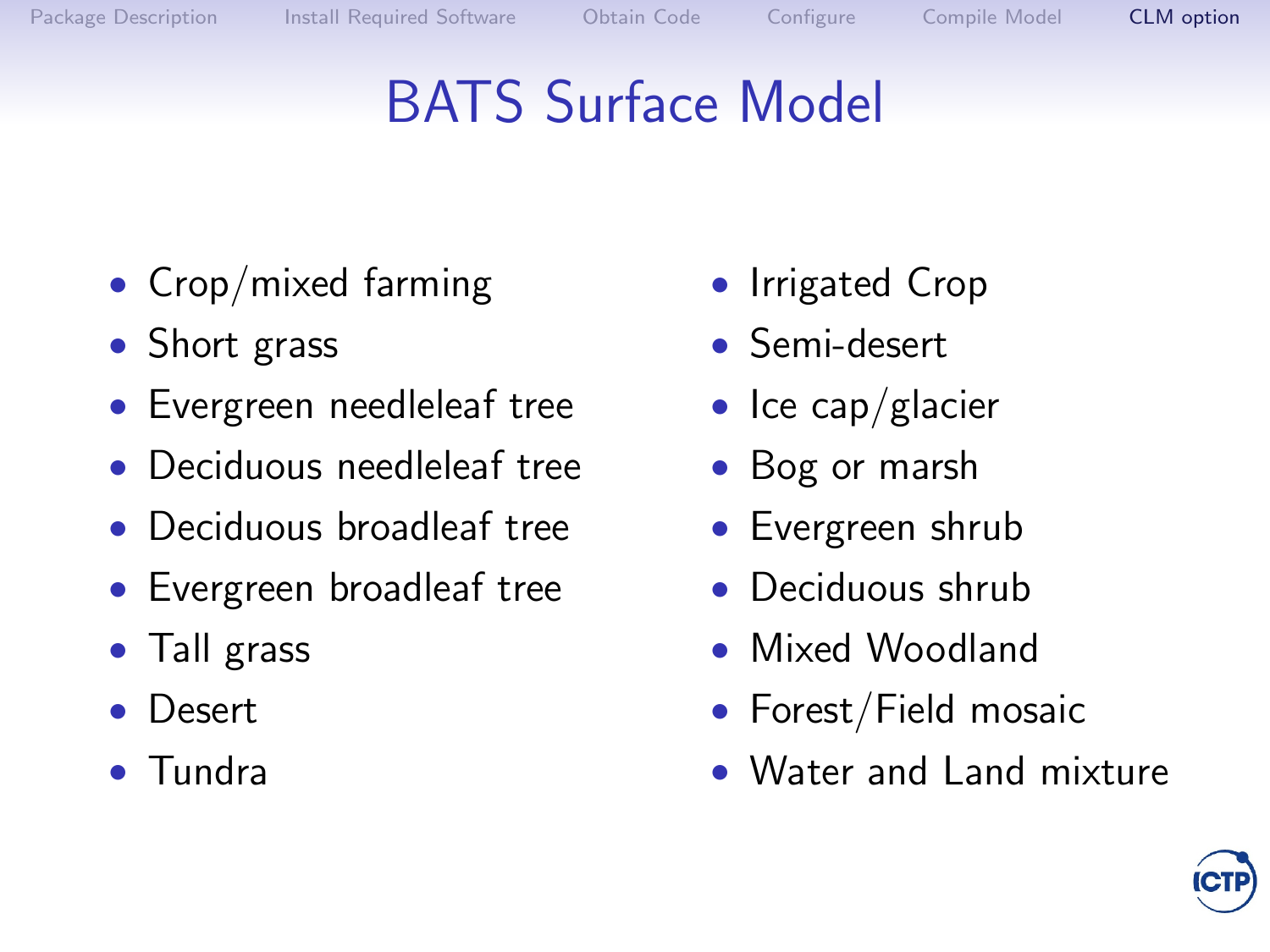#### CLM Surface Model



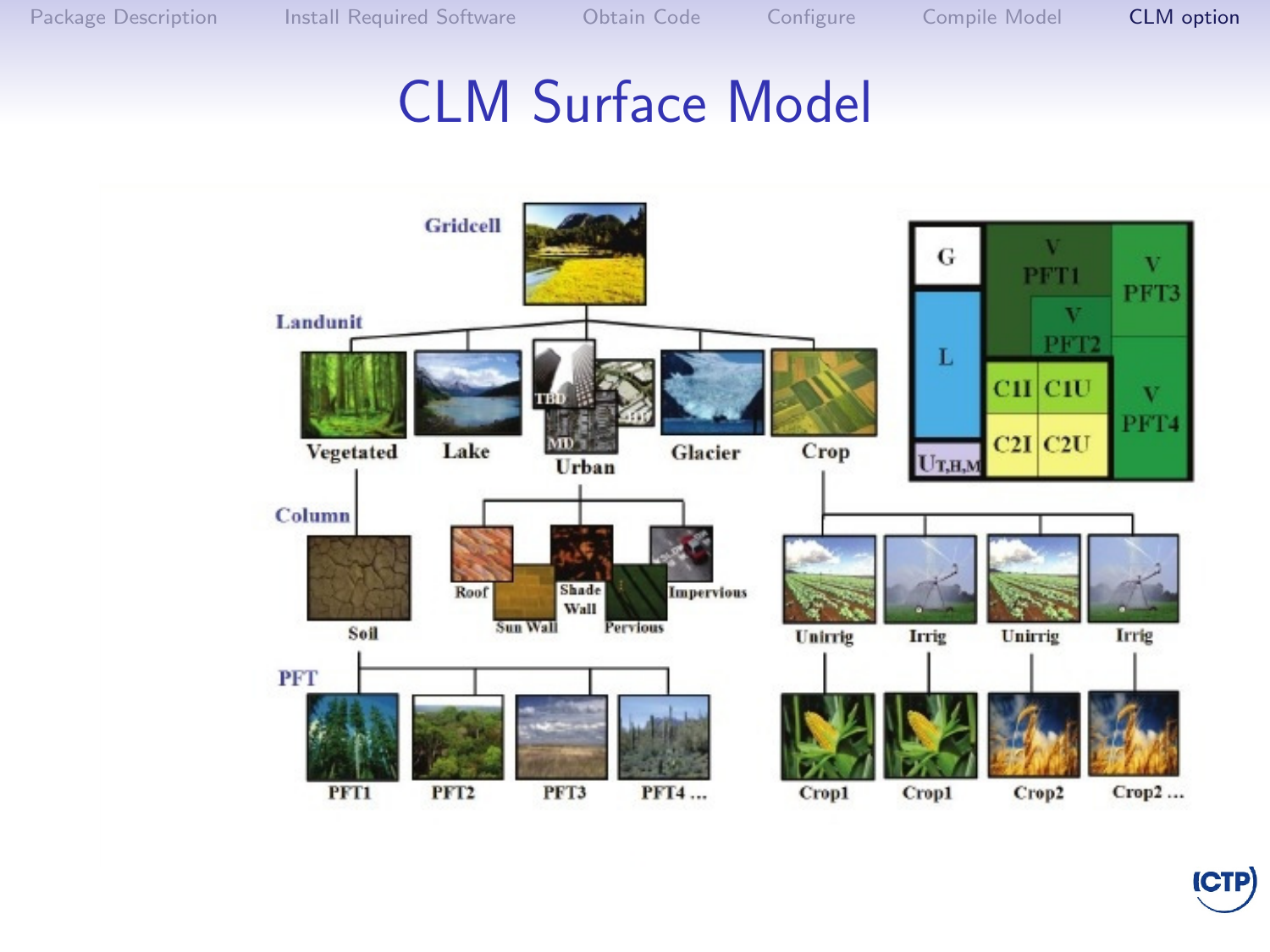### Compilation of the CLM4.5

cd  $\gamma$ regcm/RegCM-4.x.x.x make distclean ./configure --enable-clm45

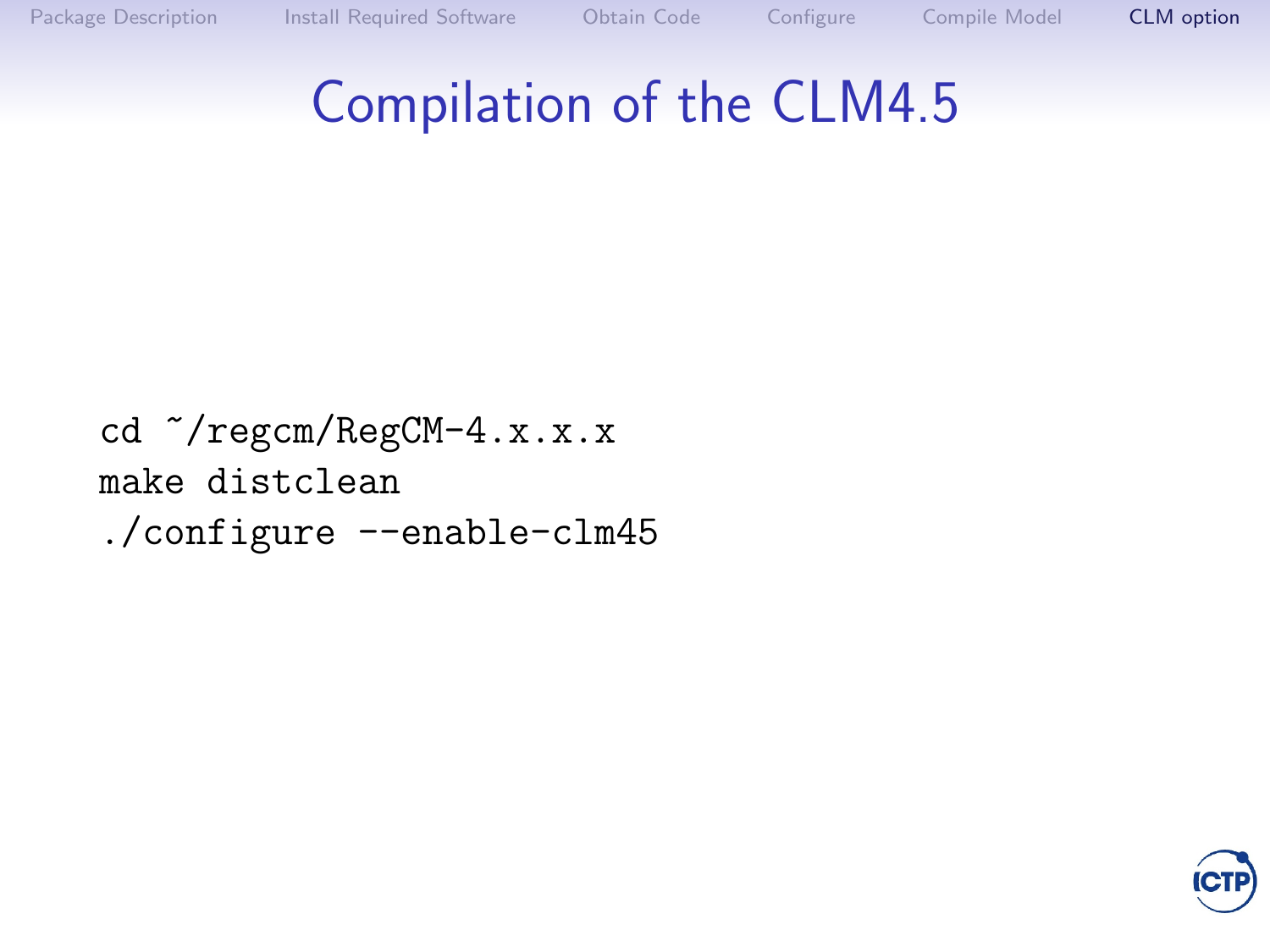## Running CLM PreProcessing

cd run ./bin/mksurfdataCLM45 test\_001.in